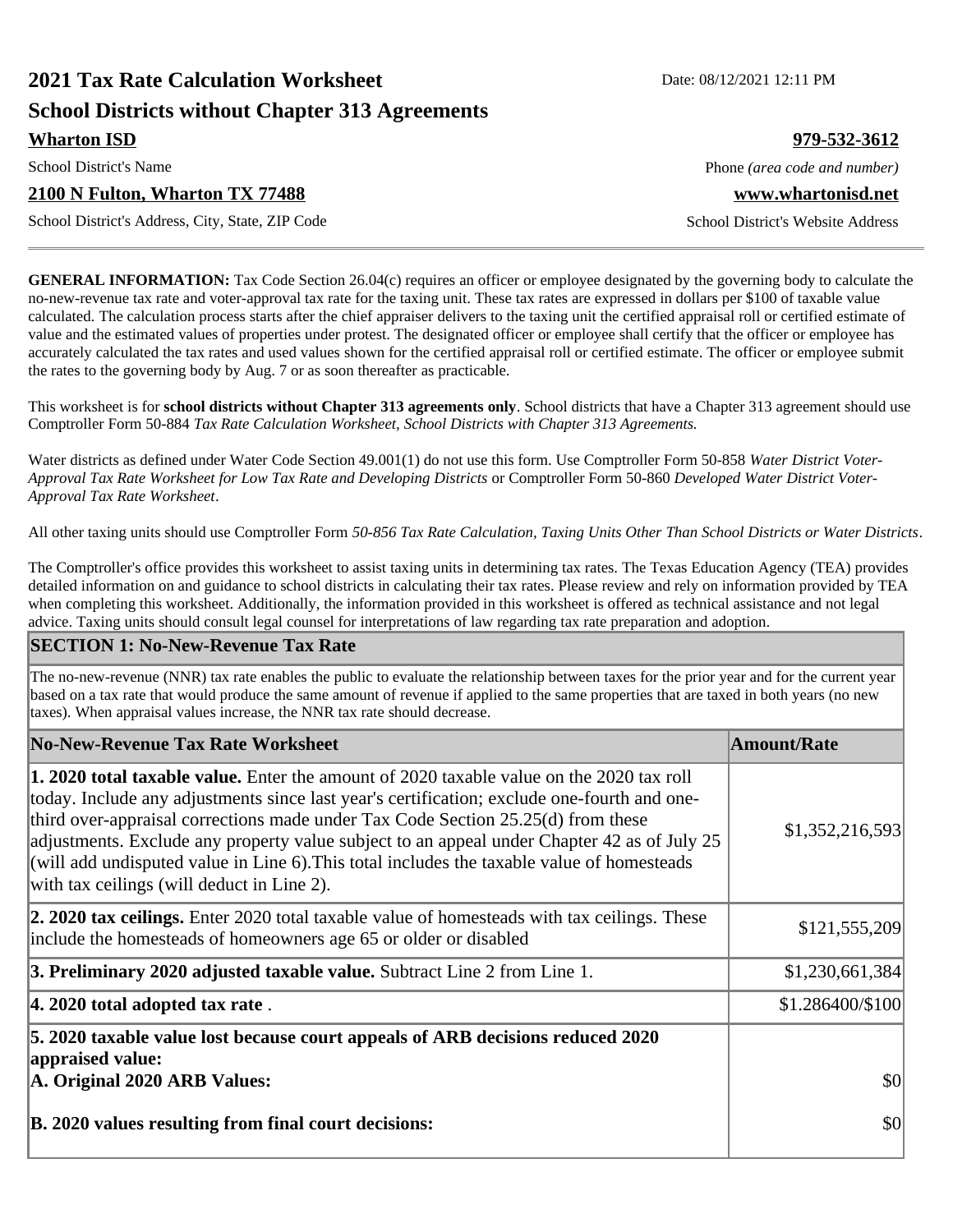| C. 2020 value loss. Subtract B from A.                                                                                                                                                                                                                                                                                                                                                                                                                                                                  | $\vert \mathbf{S} \mathbf{O} \vert$ |
|---------------------------------------------------------------------------------------------------------------------------------------------------------------------------------------------------------------------------------------------------------------------------------------------------------------------------------------------------------------------------------------------------------------------------------------------------------------------------------------------------------|-------------------------------------|
| $\vert$ 6. 2020 taxable value subject to an appeal under Chapter 42, as of July 25:<br>A. 2020 ARB certified value:                                                                                                                                                                                                                                                                                                                                                                                     | \$0                                 |
| B. 2020 disputed value:                                                                                                                                                                                                                                                                                                                                                                                                                                                                                 | \$0                                 |
| C. 2020 undisputed value. Subtract B from A.                                                                                                                                                                                                                                                                                                                                                                                                                                                            | \$0                                 |
| 7. 2020 Chapter 42 related adjusted values Add Line 5 and 6.                                                                                                                                                                                                                                                                                                                                                                                                                                            | \$0                                 |
| 8. 2020 taxable value, adjusted for actual and potential court-ordered adjustments.<br>Add Line 3 and Line 7.                                                                                                                                                                                                                                                                                                                                                                                           | \$1,230,661,384                     |
| 9. 2020 taxable value of property in territory the school deannexed after Jan. 1, 2020.<br>Enter the 2020 value of property in deannexed territory.                                                                                                                                                                                                                                                                                                                                                     | \$0                                 |
| $\vert$ 10. 2020 taxable value lost because property first qualified for an exemption in 2021. If<br>the school district increased an original exemption, use the difference between the original<br>exempted amount and the increased exempted amount. Do not include value lost due to<br>freeport or goods-in-transit, or temporary disaster exemptions. Note that lowering the<br>amount or percentage of an existing exemption in 2021 does not create a new exemption or<br>reduce taxable value. |                                     |
| A. Absolute exemptions. Use 2020 market value:                                                                                                                                                                                                                                                                                                                                                                                                                                                          | \$760,392                           |
| <b>B. Partial exemptions.</b> 2021 exemption amount or 2021 percentage exemption times 2020<br> value:                                                                                                                                                                                                                                                                                                                                                                                                  | \$2,240,606                         |
| C. Value loss. Add A and B.                                                                                                                                                                                                                                                                                                                                                                                                                                                                             | \$3,000,998                         |
| 11. 2020 taxable value lost because property first qualified for agricultural appraisal<br>$\left  \left( 1\textrm{-d} \, \textrm{or} \, 1\textrm{-d-1} \right) \right\rangle$ , timber appraisal, recreational/scenic appraisal or public access airport<br>special appraisal in 2021. Use only properties that qualified in 2021 for the first time; do<br>not use properties that qualified in 2020.                                                                                                 |                                     |
| A. 2020 market value:                                                                                                                                                                                                                                                                                                                                                                                                                                                                                   | \$925,364                           |
| B. 2021 productivity or special appraised value:                                                                                                                                                                                                                                                                                                                                                                                                                                                        | \$61,296                            |
| C. Value loss. Subtract B from A.                                                                                                                                                                                                                                                                                                                                                                                                                                                                       | \$864,068                           |
| 12. Total adjustments for lost value. Add Lines 9, 10C and 11C.                                                                                                                                                                                                                                                                                                                                                                                                                                         | \$3,865,066                         |
| 13. Adjusted 2020 taxable value. Subtract Line 12 from Line 8.                                                                                                                                                                                                                                                                                                                                                                                                                                          | \$1,226,796,318                     |
| <b>14. Adjusted 2020 total levy.</b> Multiply Line 4 by Line 13 and divide by \$100.                                                                                                                                                                                                                                                                                                                                                                                                                    | \$15,781,507                        |
| [15. Taxes refunded for years preceding tax year 2020. Enter the amount of taxes refunded<br>by the district for tax years preceding tax year 2020. Types of refunds include court<br>decisions, Tax Code Section 25.25(b) and (c) corrections and Tax Code Section 31.11<br>payment errors. Do not include refunds for tax year 2020. This line applies only to tax years<br>preceding tax year 2020.                                                                                                  | \$111,874                           |
| 16. Adjusted 2020 levy with refunds. Add Lines 14 and 15.                                                                                                                                                                                                                                                                                                                                                                                                                                               | \$15,893,381                        |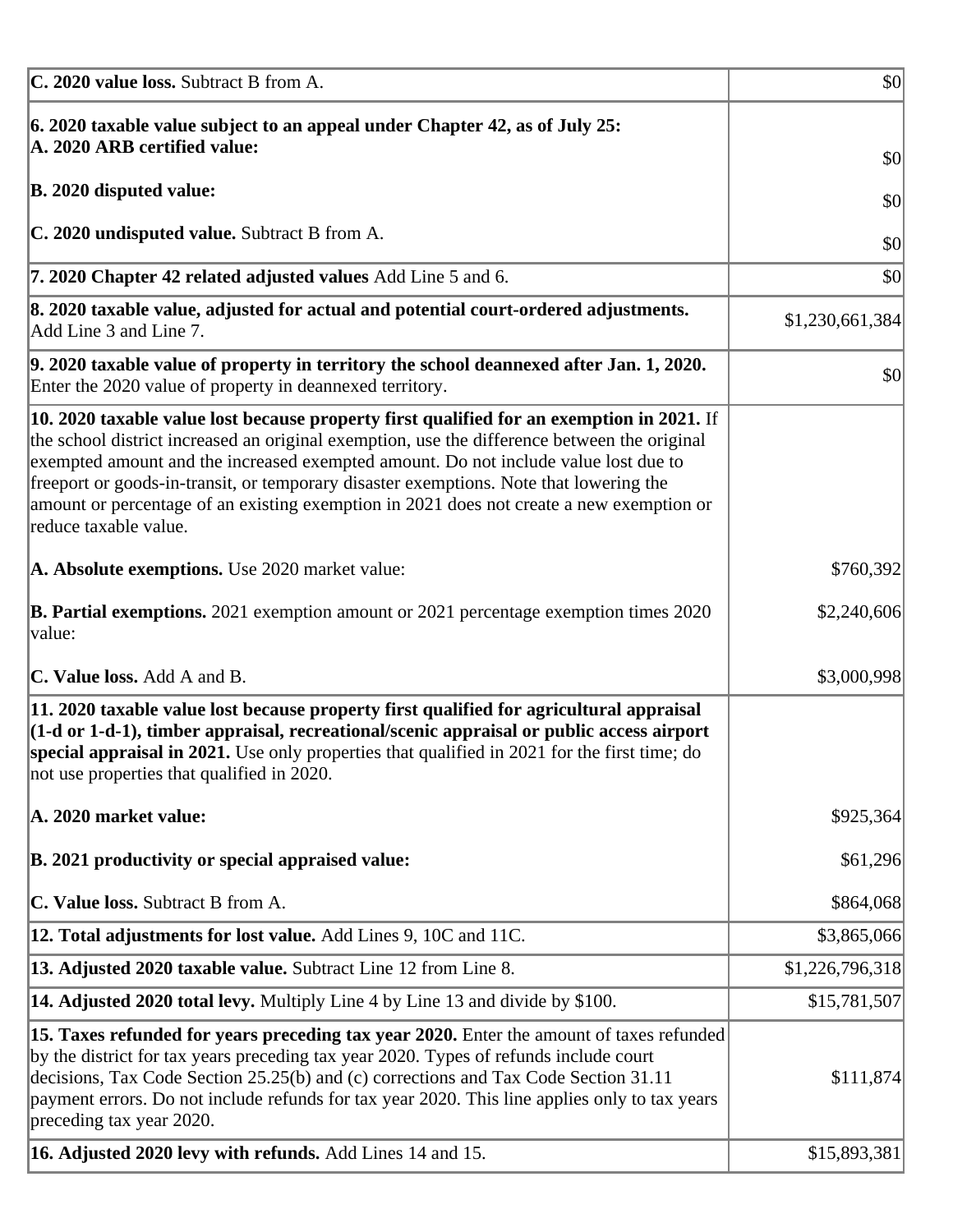| Note: If the governing body of the school district governs a junior college district in a county<br>with a population of more than two million, subtract the amount of taxes the governing body<br>dedicated to the junior college district in 2020 from the result.                                                                                                                                                                                                                                                                                                                                                                                                                                                           |                 |
|--------------------------------------------------------------------------------------------------------------------------------------------------------------------------------------------------------------------------------------------------------------------------------------------------------------------------------------------------------------------------------------------------------------------------------------------------------------------------------------------------------------------------------------------------------------------------------------------------------------------------------------------------------------------------------------------------------------------------------|-----------------|
| 17. Total 2021 taxable value on the 2021 certified appraisal roll today. This value<br>includes only certified values and includes the total taxable value of homesteads with tax<br>ceilings (will deduct in Line 19). These homesteads include homeowners age 65 or older or<br>disabled.                                                                                                                                                                                                                                                                                                                                                                                                                                    |                 |
| $\vert$ A. Certified values only: <sup>3</sup>                                                                                                                                                                                                                                                                                                                                                                                                                                                                                                                                                                                                                                                                                 | \$1,333,944,794 |
| <b>B. Pollution control and energy storage exemption:</b> Deduct the value of property<br>exempted for the current tax year for the first time as pollution control or energy storage                                                                                                                                                                                                                                                                                                                                                                                                                                                                                                                                          | $$-19,629,916$  |
| system property:<br>C. Total 2021 value. Subtract B from A.                                                                                                                                                                                                                                                                                                                                                                                                                                                                                                                                                                                                                                                                    | \$1,314,314,878 |
| 18. Total value of properties under protest or not included on certified appraisal roll.                                                                                                                                                                                                                                                                                                                                                                                                                                                                                                                                                                                                                                       |                 |
| A. 2021 taxable value of properties under protest. The chief appraiser certifies a list of<br>properties still under ARB protest. The list shows the appraisal district's value and the<br>taxpayer's claimed value, if any, or an estimate of the value if the taxpayer wins. For each of<br>the properties under protest, use the lowest of these values. Enter the total value under<br>protest.                                                                                                                                                                                                                                                                                                                            | \$0             |
| B. 2021 value of properties not under protest or included on certified appraisal roll.<br>The chief appraiser gives school districts a list of those taxable properties that the chief<br>appraiser knows about, but are not included in the appraisal roll certification. These<br>properties are also not on the list of properties that are still under protest. On this list of<br>properties, the chief appraiser includes the market value, appraised value and exemptions for<br>the preceding year and a reasonable estimate of the market value, appraised value and<br>exemptions for the current year. Use the lower market, appraised or taxable value (as<br>appropriate). Enter the total value not on the roll. | \$0             |
| C. Total value under protest or not certified: Add A and B.                                                                                                                                                                                                                                                                                                                                                                                                                                                                                                                                                                                                                                                                    | \$0             |
| 19. 2021 tax ceilings Enter 2021 total taxable value of homesteads with tax ceilings. These<br>include the homesteads of homeowners age 65 or older or disabled. <sup>4</sup>                                                                                                                                                                                                                                                                                                                                                                                                                                                                                                                                                  | \$131,708,452   |
| 20. 2021 total taxable value. Add Lines 17C and 18C. Subtract Line 19.                                                                                                                                                                                                                                                                                                                                                                                                                                                                                                                                                                                                                                                         | \$1,182,606,426 |
| 21. Total 2021 taxable value of properties in territory annexed after Jan. 1, 2020.<br>Include both real and personal property. Enter the 2021 value of property in territory<br>annexed by the school district.                                                                                                                                                                                                                                                                                                                                                                                                                                                                                                               | \$0             |
| 22. Total 2021 taxable value of new improvements and new personal property located<br>in new improvements. New means the item was not on the appraisal roll in 2020. An<br>improvement is a building, structure, fixture or fence erected on or affixed to land. New<br>additions to existing improvements may be included if the appraised value can be<br>determined. New personal property in a new improvement must have been brought into the<br>school district after Jan. 1, 2020, and be located in a new improvement.                                                                                                                                                                                                 | \$5,574,371     |
| 23. Total adjustments to the 2021 taxable value. Add Lines 21 and 22.                                                                                                                                                                                                                                                                                                                                                                                                                                                                                                                                                                                                                                                          | \$5,574,371     |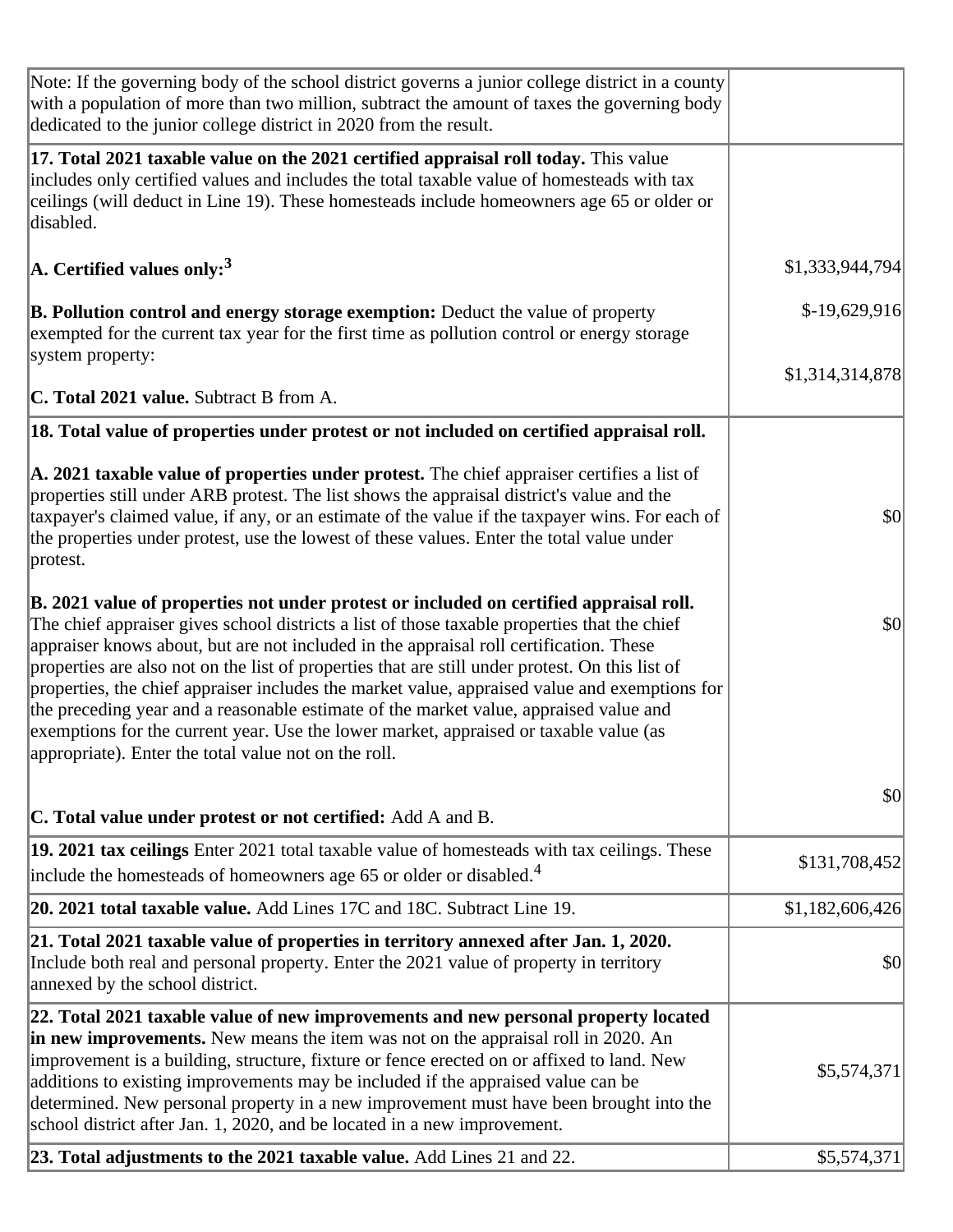| <b>24. Adjusted 2021 taxable value.</b> Subtract Line 23 from Line 20.         | \$1,177,032,055  |
|--------------------------------------------------------------------------------|------------------|
| <b>25. 2021 NNR tax rate.</b> Divide Line 16 by Line 24 and multiply by \$100. | \$1.350292/\$100 |

<sup>1</sup>Tex. Tax Code Section 26.012(14)  $2$ Tex. Tax Code Section 26.012(6) <sup>3</sup>Tex. Tax Code Section 26.012(6)  ${}^{4}$ Tex. Tax Code Section 26.012(6)(A)(i)  $5$ Tex. Tax Code Section 26.012(6)(A)(ii)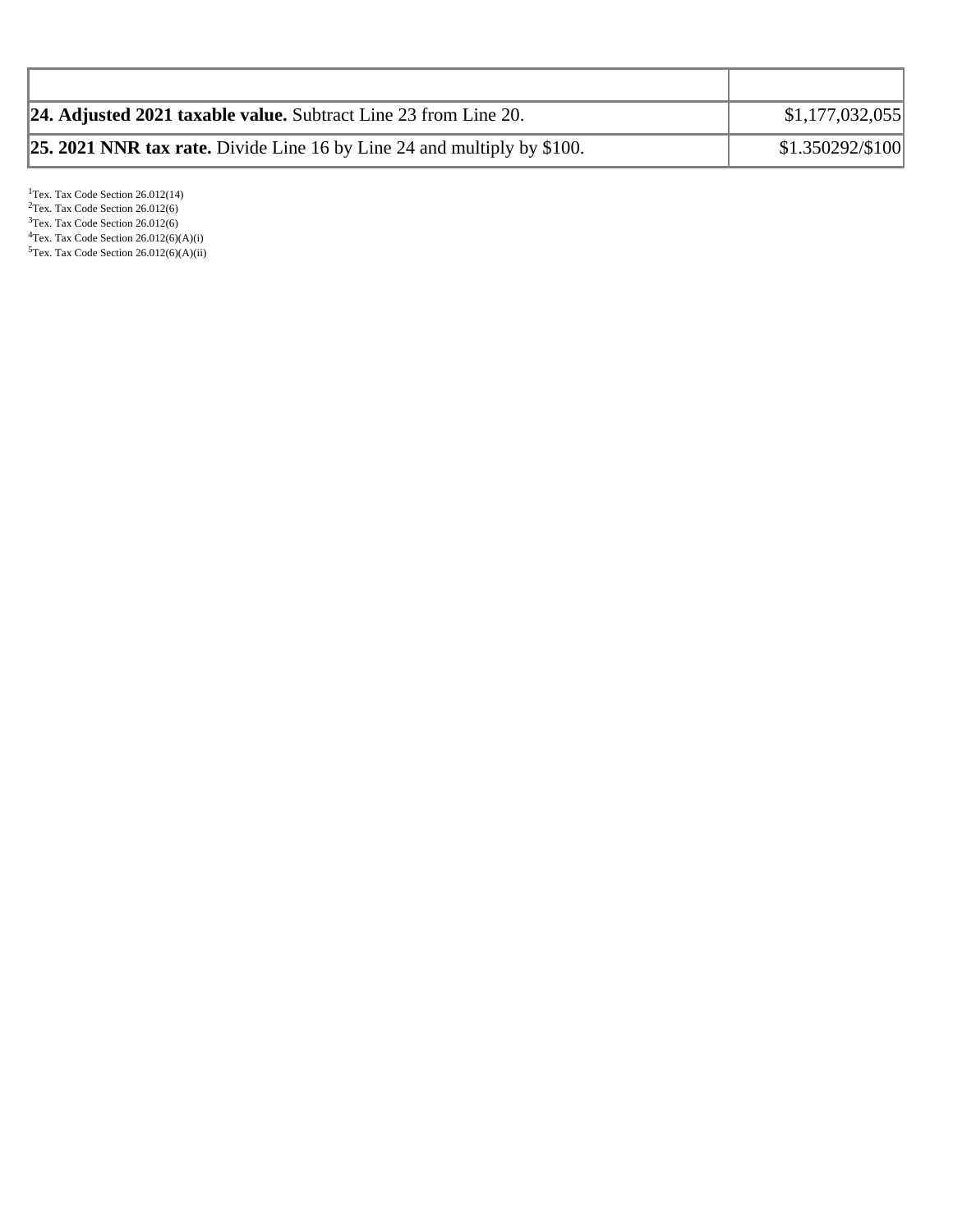# **SECTION 2: Voter-Approval Tax Rate**

The voter-approval tax rate is the highest tax rate that a taxing unit may adopt without holding an election to seek voter approval of the rate. Most school districts calculate a voter-approval tax rate that is split into three separate rates.

- 1. **Maximum Compressed Tax Rate (MCR):** A district's maximum compressed tax rate is defined as the tax rate for the current tax year per \$100 of valuation of taxable property at which the district must levy a maintenance and operations tax to receive the full amount of the tier one allotment.
- 2. **Enrichment Tax Rate (DTR):** A district's enrichment tax rate is defined as any tax effort in excess of the district's MCR and less than \$0.17. The enrichment tax rate is divided into golden pennies and copper pennies. School districts can claim up to 8 golden pennies, not subject to compression, and 9 copper pennies which are subject to compression with any increases in the guaranteed yield.
- 3. **Debt Rate:** The debt tax rate includes the debt service necessary to pay the school district's debt payments in the coming year. This rate accounts for principal and interest on bonds and other debt secured by property tax revenue.

The MCR and DTR added together make up the school district's maintenance and operations (M&O) tax rate. Districts cannot increase the district's M&O tax rate to create a surplus in M&O tax revenue for the purpose of paying the district's debt service.

If a school district adopted a tax rate that exceeded its voter-approval tax rate without holding an election to respond to a disaster in the prior year, as allowed by Tax Code Section 26.042(e), the school district may not consider the amount by which it exceeded its voterapproval tax rate (disaster pennies) in the calculation this year. This adjustment will be made in Section 4 of this worksheet.

A district must complete an efficiency audit before seeking voter approval to adopt a M&O tax rate higher than the calculated M&O tax rate, hold an open meeting to discuss the results of the audit, and post the results of the audit on the district's website 30 days prior to the election. Additionally, a school district located in an area declared a disaster by the governor may adopt a M&O tax rate higher than the calculated M&O tax rate during the two-year period following the date of the *declaration without conducting an efficiency audit*.

Districts should review information from TEA when calculating their voter-approval rate.

| <b>Voter-Approval Tax Rate Worksheet</b>                                                                                                                                                                                                                                                                                                                                                                                                                                                                                                                                    | <b>Amount/Rate</b> |
|-----------------------------------------------------------------------------------------------------------------------------------------------------------------------------------------------------------------------------------------------------------------------------------------------------------------------------------------------------------------------------------------------------------------------------------------------------------------------------------------------------------------------------------------------------------------------------|--------------------|
| 26. 2021 maximum compressed tax rate (MCR). TEA will publish compression rates<br>based on district and statewide property value growth. Enter the school districts' maximum<br>compressed rate based on guidance from TEA                                                                                                                                                                                                                                                                                                                                                  | \$0.913400/\$100   |
| 27. 2021 enrichment tax rate (DTR). Enter the greater of $A$ and $B$ .<br>A. Enter the district's 2020 DTR, minus any required reduction under Education Code<br>Section 48.202(f)                                                                                                                                                                                                                                                                                                                                                                                          | \$0.050000         |
| B. \$0.05 per \$100 of taxable value.                                                                                                                                                                                                                                                                                                                                                                                                                                                                                                                                       | \$0.000000         |
| 28. 2021 maintenance and operations (M&O) tax rate (TR). Add Lines 26 and 27.<br>Note: M&O tax rate may not exceed the sum of \$0.17 and the product of the state<br>compression percentage multiplied by \$1.00.                                                                                                                                                                                                                                                                                                                                                           | \$0.963400/\$100   |
| 29. Total 2021 debt to be paid with property tax revenue.<br>Debt means the interest and principal that will be paid on debts that:<br>$(1)$ Are paid by property taxes;<br>$(2)$ Are secured by property taxes;<br>$(3)$ Are scheduled for payment over a period longer than one year; and<br>$(4)$ Are not classified in the school district's budget as M&O expenses.                                                                                                                                                                                                    |                    |
| A. Debt includes contractual payments to other school districts that have incurred debt on<br>behalf of this school district, if those debts meet the four conditions above. Include only<br>amounts that will be paid from property tax revenue. Do not include appraisal district budget<br>payments. If the governing body of a taxing unit authorized or agreed to authorize a bond,<br>warrant, certificate of obligation, or other evidence of indebtedness on or after Sept. 1, 2021,<br>verify if it meets the amended definition of debt before including it here: |                    |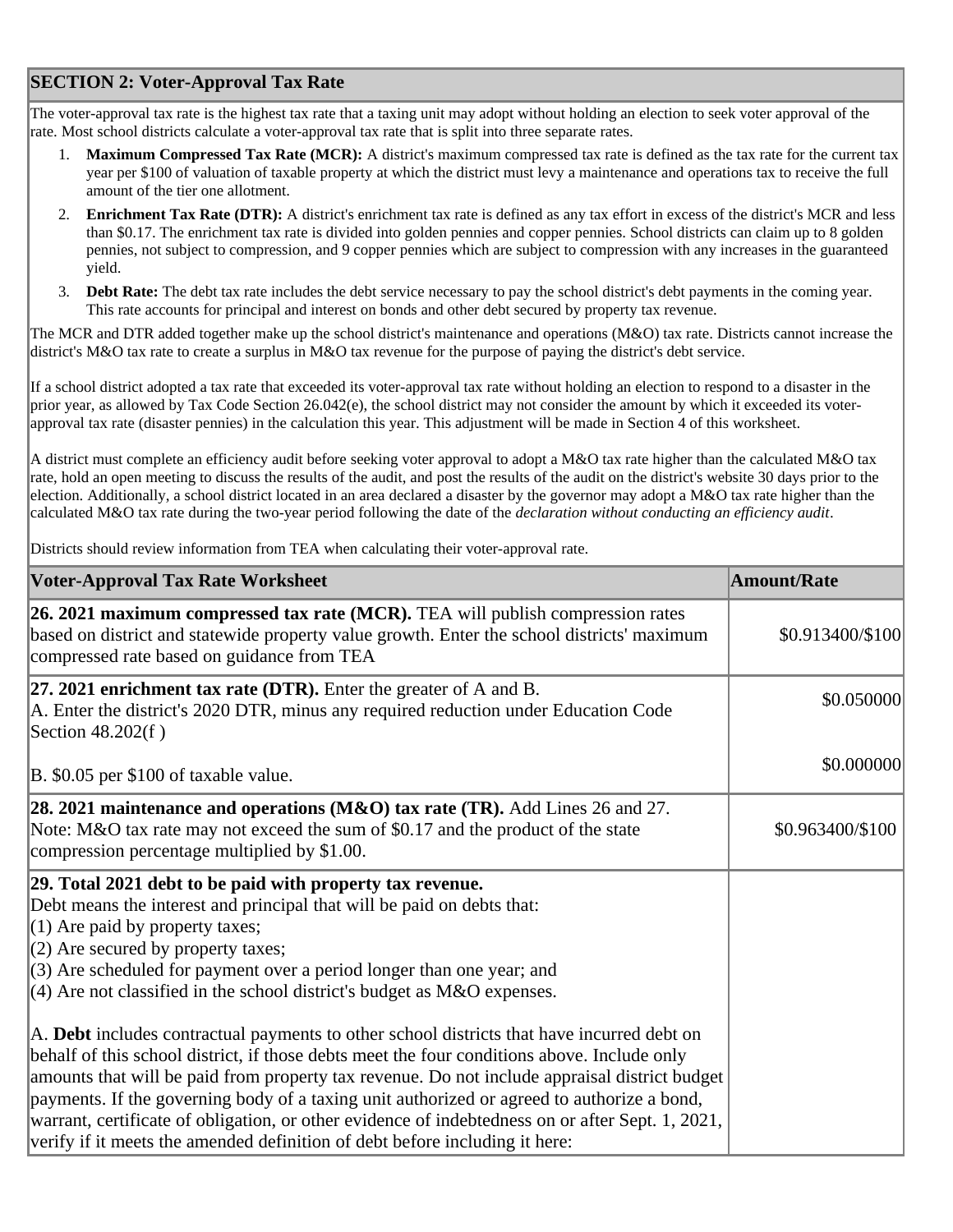| Enter debt amount:                                                                                                                                                                                                                                                                                                                            | \$4,465,114      |
|-----------------------------------------------------------------------------------------------------------------------------------------------------------------------------------------------------------------------------------------------------------------------------------------------------------------------------------------------|------------------|
| B. Subtract <b>unencumbered fund amount</b> used to reduce total debt.                                                                                                                                                                                                                                                                        | \$0              |
| C. Subtract state aid received for paying principal and interest on debt for facilities through<br>the existing debt allotment program and/or instructional facilities allotment program.                                                                                                                                                     | \$0              |
| D. Adjust debt: Subtract B and C from A.                                                                                                                                                                                                                                                                                                      | \$4,465,114      |
| 30. Certified 2020 excess debt collections. Enter the amount certified by the collector.                                                                                                                                                                                                                                                      | \$168,099        |
| 31. Adjusted 2021 debt. Subtract line 30 from line 29D.                                                                                                                                                                                                                                                                                       | \$4,297,015      |
| 32. 2021 anticipated collection rate.<br>If the anticipated rate in A is lower than actual rates in B, C and D, enter the lowest rate from<br>$ B, C$ and D. If the anticipated rate in A is higher than at least one of the rates in the prior<br>three years, enter the rate from A. Note that the rate can be greater than 100%            | 100.00%          |
| A. Enter the 2021 anticipated collection rate certified by the collector:                                                                                                                                                                                                                                                                     | 100.00%          |
| B. Enter the 2020 actual collection rate                                                                                                                                                                                                                                                                                                      | 104.00%          |
| C. Enter the 2019 actual collection rate                                                                                                                                                                                                                                                                                                      | 93.00%           |
| D. Enter the 2018 actual collection rate                                                                                                                                                                                                                                                                                                      | 110.00%          |
| 33. 2021 debt adjusted for collections. Divide line 31 by line 32.<br>Note: If the governing body of the school district governs a junior college district in a county<br>with a population of more than two million, add the amount of taxesthe governing body<br>proposes to dedicate to the junior college district in 2021 to the result. | \$4,297,015      |
| 34. 2021 total taxable value. Enter amount on line 20 of the No-New-Revenue Tax Rate<br>Worksheet.                                                                                                                                                                                                                                            | \$1,182,606,426  |
| 35. 2021 debt tax rate. Divide line 33 by line 34 and multiply by \$100.                                                                                                                                                                                                                                                                      | \$0.363351/\$100 |
| 36. 2021 voter-approval tax rate. Adds lines 28 and 35.<br>If the school district received distributions from an equalization tax imposed under former<br>Chapter 18, Education Code, add the NNR tax rate as of the date of the county unit system's<br>abolition to the sum of Lines 28 and 35.                                             | \$1.326751/\$100 |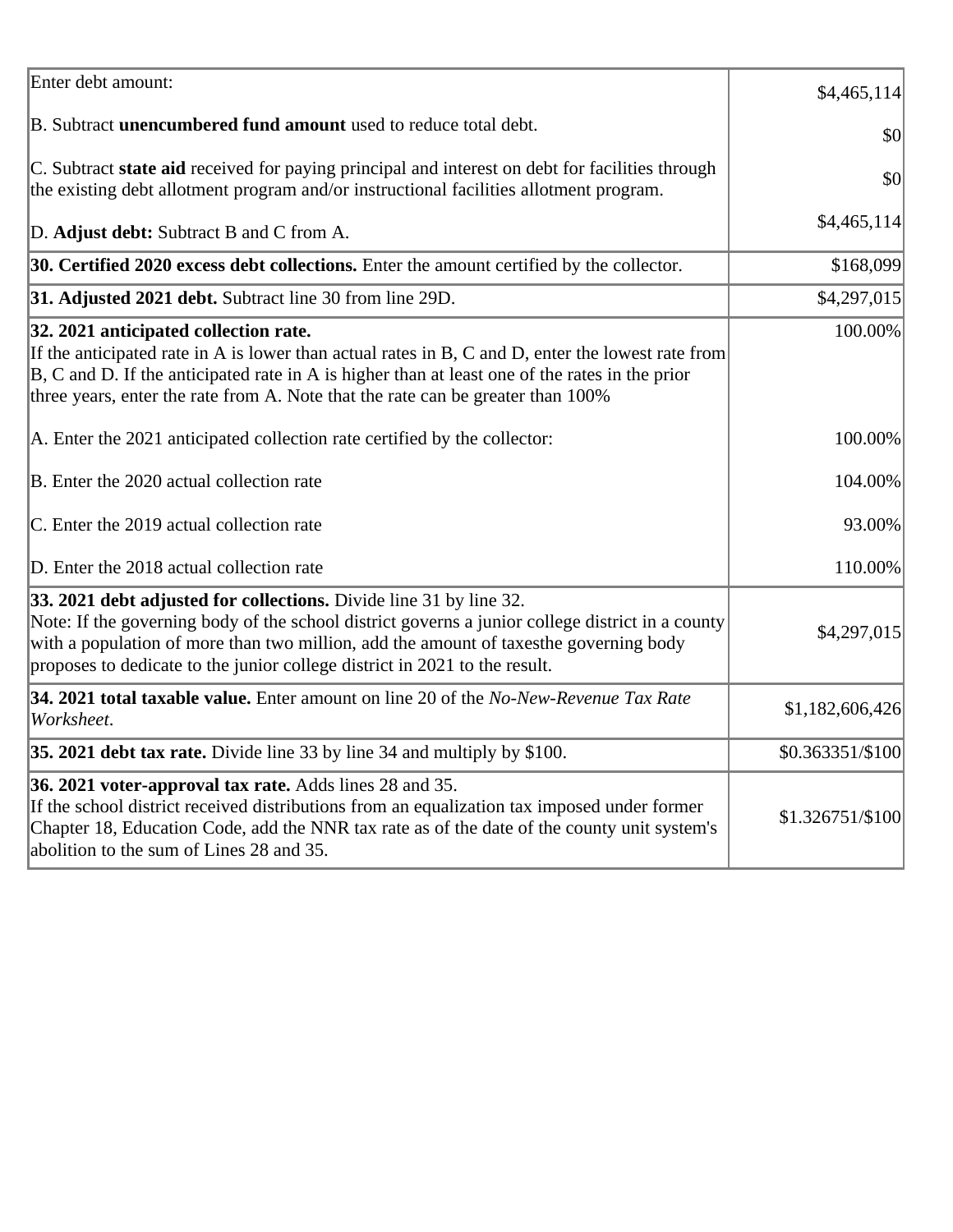# **SECTION 3: Voter-Approval Tax Rate Adjustment for Pollution Control**

A school district may raise its rate for M&O funds used to pay for a facility, device or method for the control of air, water or land pollution. This includes any land, structure, building, installation, excavation, machinery, equipment or device that is used, constructed, acquired or installed wholly or partly to meet or exceed pollution control requirements. The school district's expenses are those necessary to meet the requirements of a permit issued by the Texas Commission on Environmental Quality (TCEQ). The school district must provide the tax assessor with a copy of the TCEQ letter of determination that states the portion of the cost of the installation for pollution control.

This section should only be completed by a school district that uses M&O funds to pay for a facility, device or method for the control of air, water or land pollution.

| Voter-Approval Rate Adjustment for Pollution Control Requirements Worksheet                                                                                                                                                                            | Amount/Rate      |
|--------------------------------------------------------------------------------------------------------------------------------------------------------------------------------------------------------------------------------------------------------|------------------|
| [37. Certified expenses from the Texas Commission on Environmental Quality (TCEQ).<br>Enter the amount certified in the determination letter from TCEQ. The school district shall<br>provide its tax assessor with a copy of the letter. <sup>34</sup> | \$0              |
| <b>38. 2021 total taxable value.</b> Enter the amount from line 20 of the No-New-Revenue Tax<br>Rate Worksheet.                                                                                                                                        | \$1,182,606,426  |
| 39. Additional rate for pollution control. Divide line 37 by line 38 and multiply by \$100.                                                                                                                                                            | \$0.000000/\$100 |
| 40. 2021 voter-approval tax rate, adjusted for pollution control. Add line 36 and line 39.                                                                                                                                                             | \$1.326751/\$100 |